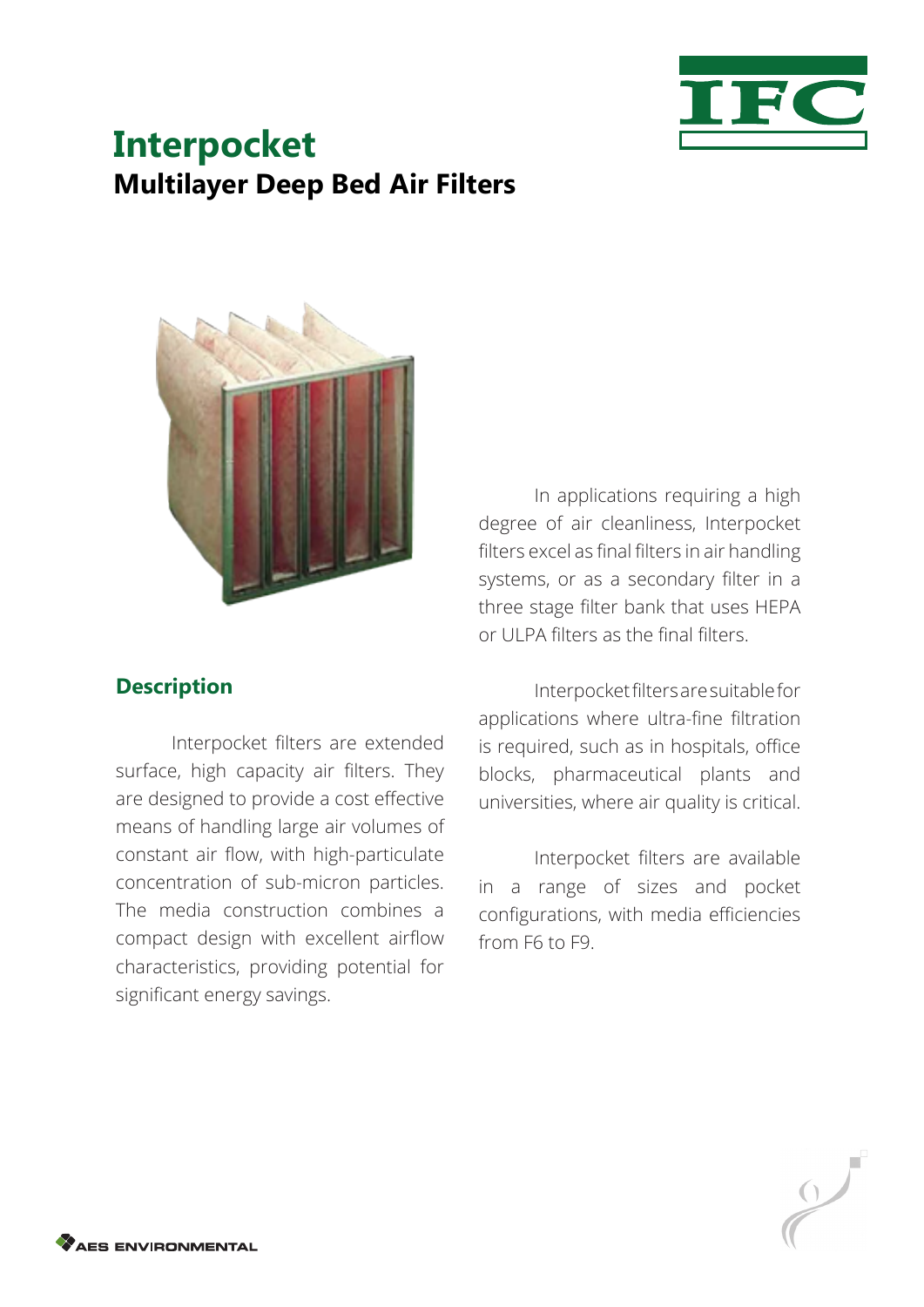#### **Construction**

Each bag is manufactured from a multilayer medium comprising a unique blend of synthetic fibres. The medium has a graded density structure, with a pre-filter layer, a fine filtration layer of the specified grade and a backing layer to provide strength. This gives Interpocket bag filters a high dust holding capacity and a low pressure drop, while providing a compact long life filter with energy saving capabilities.

Interpockets are designed for the efficient flow of air, providing minimal resistance while optimising dust holding capacity. A specially designed welding pattern controls the inflation of the pocket, maximising the media area exposed to the air flow and ensuring an even dust loading. To avoid the risk of leakage, the finished pocket is sealed to ensure total filter pocket integrity.

All pockets are assembled into a 'U' shape formed header frame, which provides a compact, rigid and robust filter structure. Interpocket filters suit installation into existing front and side withdrawal frames or with optional mounting hardware can be installed into filter banks. Where bank height exceeds 2.0m it is recommended that continuous stiffening bars be installed between alternate tiers of frames.



Media: Filter media is a 100% spun bonded polypropylene and is available in four efficiency ratings. The media is coloured to easily identify the efficiency rating. F6 60% - 65% Green F7 80% - 85% Red F8 90% - 95% Yellow F9 95% - + White

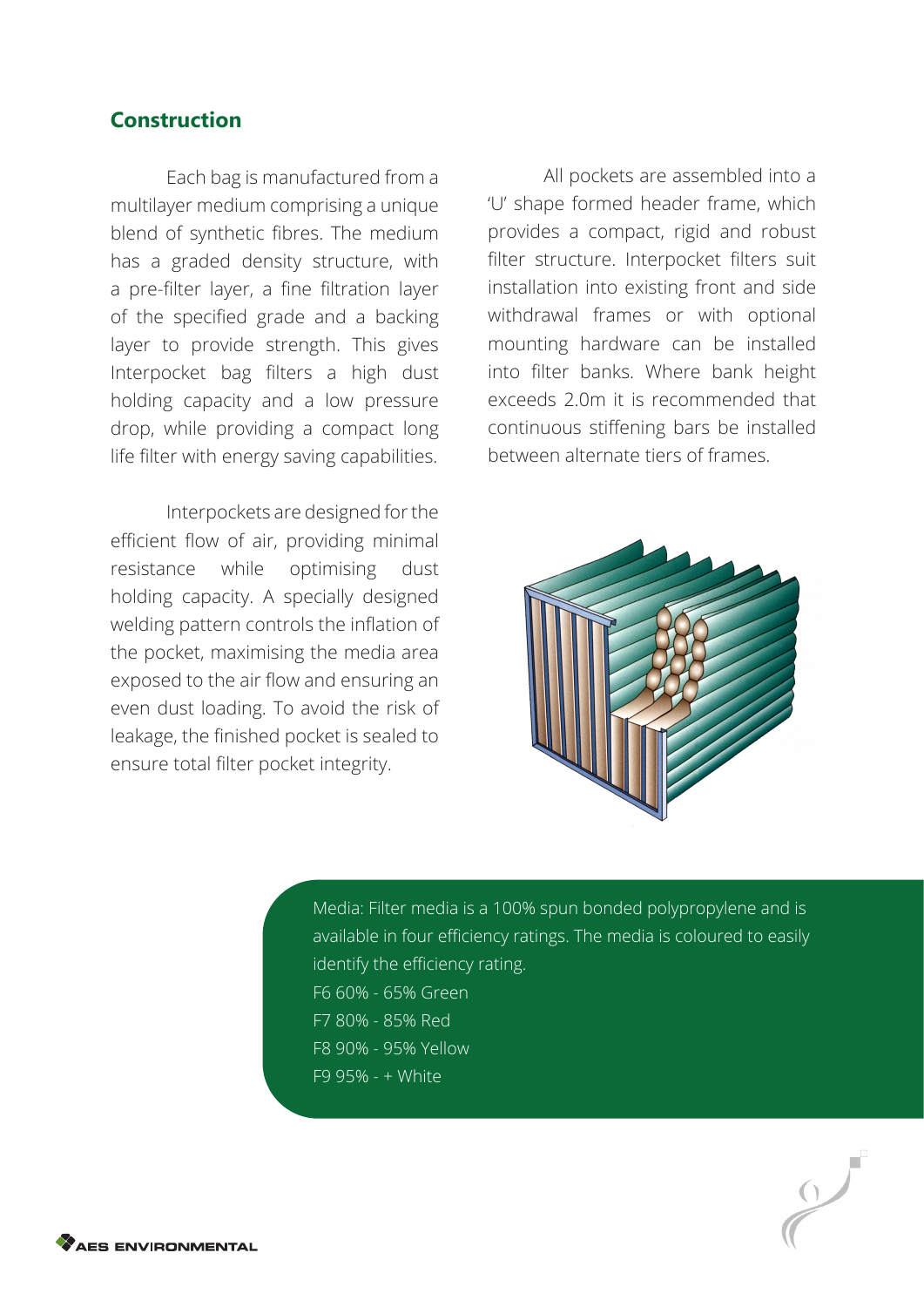| <b>PERFORMANCE</b><br><b>RATING</b> | <b>PART NO.</b>  | <b>DIMENSIONS (mm)</b><br>H x W x D | <b>CAPACITY</b><br>MED. (L/S) | RES.*<br>(Pa) | <b>CAPACITY</b><br>HIGH (L/S) | RES.*<br>(Pa) | <b>MEDIA</b><br>AREA (m2) | <b>DUST HOLDING</b><br>CAP. (G) @ 450Pa |
|-------------------------------------|------------------|-------------------------------------|-------------------------------|---------------|-------------------------------|---------------|---------------------------|-----------------------------------------|
| F <sub>6</sub>                      | IP658-610610560  | 595 x 595 x 560                     | 670                           | 28            | 944                           | 49            | 5.75                      | 480                                     |
|                                     | IP654-305610560  | 595 x 289 x 560                     | 335                           | 28            | 472                           | 49            | 2.87                      | 240                                     |
|                                     | IP658-610610660  | 595 x 595 x 660                     | 670                           | 25            | 944                           | 43            | 6.78                      | 520                                     |
|                                     | IP654-305610660  | 595 x 289 x 660                     | 335                           | 25            | 472                           | 43            | 3.39                      | 260                                     |
|                                     | IP658-610610762  | 595 x 595 x 762                     | 670                           | 23            | 944                           | 40            | 7.80                      | 590                                     |
|                                     | IP654-305610762  | 595 x 289 x 762                     | 335                           | 23            | 472                           | 40            | 3.90                      | 295                                     |
| F7                                  | IP858-610610560  | 595 x 595 x 560                     | 670                           | 55            | 944                           | 82            | 5.75                      | 414                                     |
|                                     | IP854-305610560  | 595 x 289 x 560                     | 335                           | 55            | 472                           | 82            | 2.87                      | 207                                     |
|                                     | IP858-610610660  | 595 x 595 x 660                     | 670                           | 48            | 944                           | 71            | 6.78                      | 486                                     |
|                                     | IP854-305610660  | 595 x 289 x 660                     | 335                           | 48            | 472                           | 71            | 3.39                      | 243                                     |
|                                     | IP858-610610762  | 595 x 595 x 762                     | 670                           | 44            | 944                           | 66            | 7.80                      | 560                                     |
|                                     | IP854-305610762  | 595 x 289 x 762                     | 335                           | 44            | 472                           | 66            | 3.90                      | 280                                     |
| F8                                  | IP958-610610560  | 595 x 595 x 560                     | 670                           | 68            | 944                           | 100           | 5.75                      | 356                                     |
|                                     | IP954-305610560  | 595 x 289 x 560                     | 335                           | 68            | 472                           | 100           | 2.87                      | 177                                     |
|                                     | IP958-610610660  | 595 x 595 x 660                     | 670                           | 59            | 944                           | 86            | 6.78                      | 449                                     |
|                                     | IP954-305610660  | 595 x 289 x 660                     | 335                           | 59            | 472                           | 86            | 3.39                      | 225                                     |
|                                     | IP958-610610762  | 595 x 595 x 762                     | 670                           | 55            | 944                           | 80            | 7.80                      | 530                                     |
|                                     | IP954-305610762  | 595 x 289 x 762                     | 335                           | 55            | 472                           | 80            | 3.90                      | 265                                     |
| F9                                  | IP1008-610610560 | 595 x 595 x 560                     | 670                           | 125           | 944                           | 195           | 5.75                      | 230                                     |
|                                     | IP1004-305610560 | 595 x 289 x 560                     | 335                           | 125           | 472                           | 195           | 2.87                      | 115                                     |
|                                     | IP1008-610610660 | 595 x 595 x 660                     | 670                           | 107           | 944                           | 165           | 6.78                      | 270                                     |
|                                     | IP1004-305610660 | 595 x 289 x 660                     | 335                           | 107           | 472                           | 165           | 3.39                      | 135                                     |
|                                     | IP1008-610610762 | 595 x 595 x 762                     | 670                           | 100           | 944                           | 155           | 7.80                      | 312                                     |
|                                     | IP1004-305610762 | 595 x 289 x 762                     | 335                           | 100           | 472                           | 155           | 3.90                      | 156                                     |

# **Selection Data - Interpocket Air Filters**

Other sizes and pocket configurations available on request.

\* Initial Resistance

Copies of test reports are available on request.

 $\frac{1}{2}$